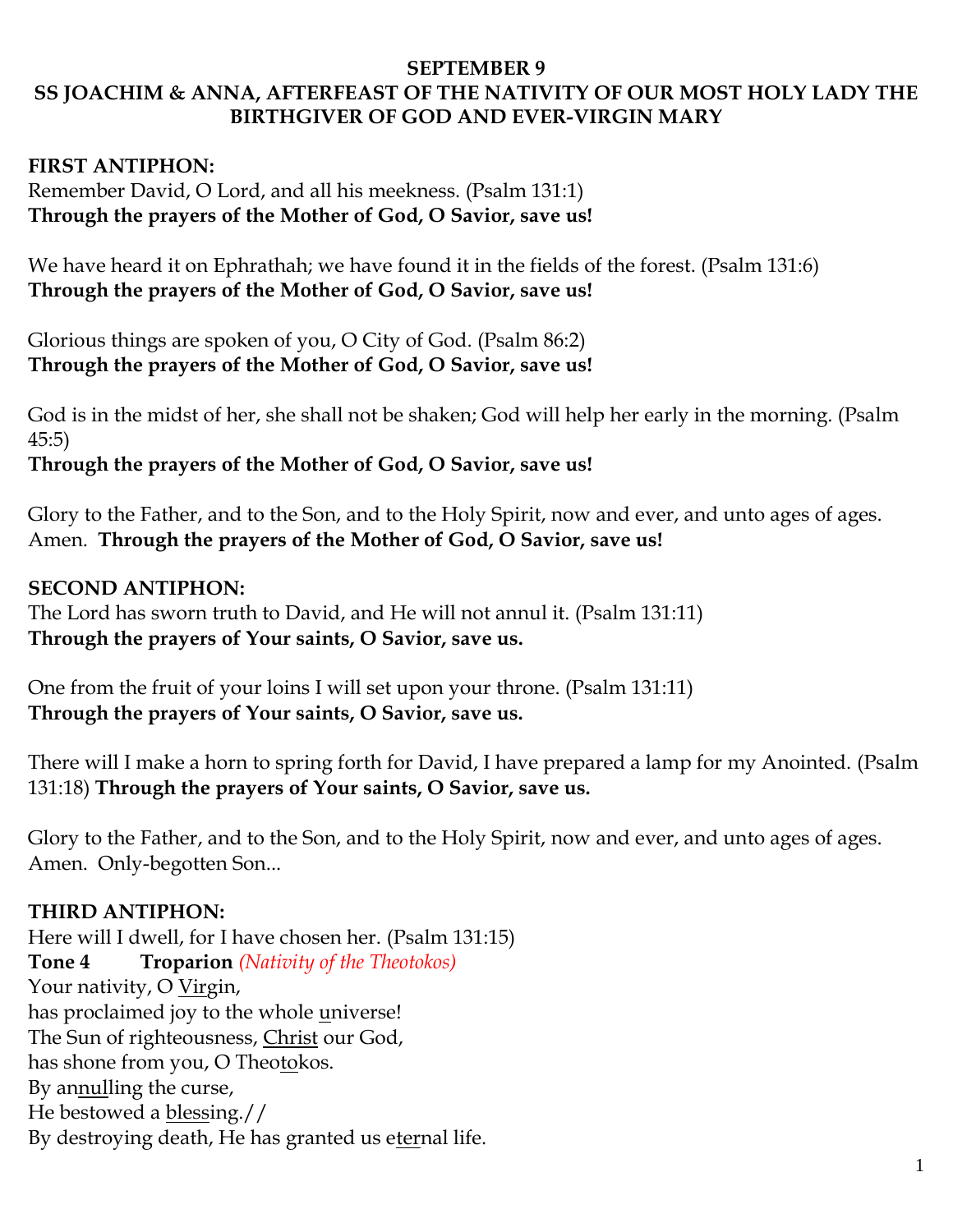The Most High has sanctified his tabernacle. (Psalm 45:4) **Your nativity, O Virgin,...**

Holy is Your temple, wonderful in righteousness. (Psalm 64:5) **Your nativity, O Virgin,...**

# **ENTRANCE HYMN**

Come, let us worship and fall down before Christ, O Son of God, through the prayers of the Mother of God, save us who sing to you: Alleluia!

# **TROPARIA**

**Tone 4** Your nativity, O Virgin, has proclaimed joy to the whole universe! The Sun of righteousness, Christ our God, has shone from you, O Theotokos. By annulling the curse, He bestowed a blessing.// By destroying death, He has granted us eternal life.

**Tone 1** Since you were righteous under the law of grace, O Joachim and Anna, you gave birth to the God-given infant for our sake. Therefore, the divine Church radiantly keeps feast today, Joyfully celebrating your honorable memory and giving ^glory to God,// Who has raised up a horn of salvation form the house of David.

# **KONTAKION**

*Glory to the Father, and to the Son, and to the Holy Spirit, now and ever, and unto ages of ages. Amen.*  **Tone 4** By your nativity, most pure Virgin, Joachim and Anna are freed from barrenness, Adam and Eve -- from the corruption of death. And we, your people, freed from the guilt of sin, celebrate and sing to you:// "The barren woman gives birth to the Theotokos, the nourisher of our Life."

*The Prokeimenon in the fourth tone:* **God is wonderful in His saints, / the God of Israel.** *(Ps 67/68:35) v:* **In Churches bless God, the Lord from the springs of Israel.**

## **THE READING IS FROM THE EPISTLE OF THE APOSTLE PAUL TO THE GALATIANS (4:22-**

**27)** Brethren: it is written that Abraham had two sons, one by a slave and one by a free woman. But the son of the slave was born according to the flesh, the son of the free woman through promise. Now this is an allegory: these women are two covenants. One is from Mount Sinai, bearing children for slavery; she is Hagar. Now Hagar is Mount Sinai in Arabia; she corresponds to the present Jerusalem, for she is in slavery with her children. But the Jerusalem above is free, and she is our mother. For it is written, "Rejoice, O barren one who does not bear; break forth and shout, you who are not in travail; for the children of the desolate one are many more than the children of her that is married."